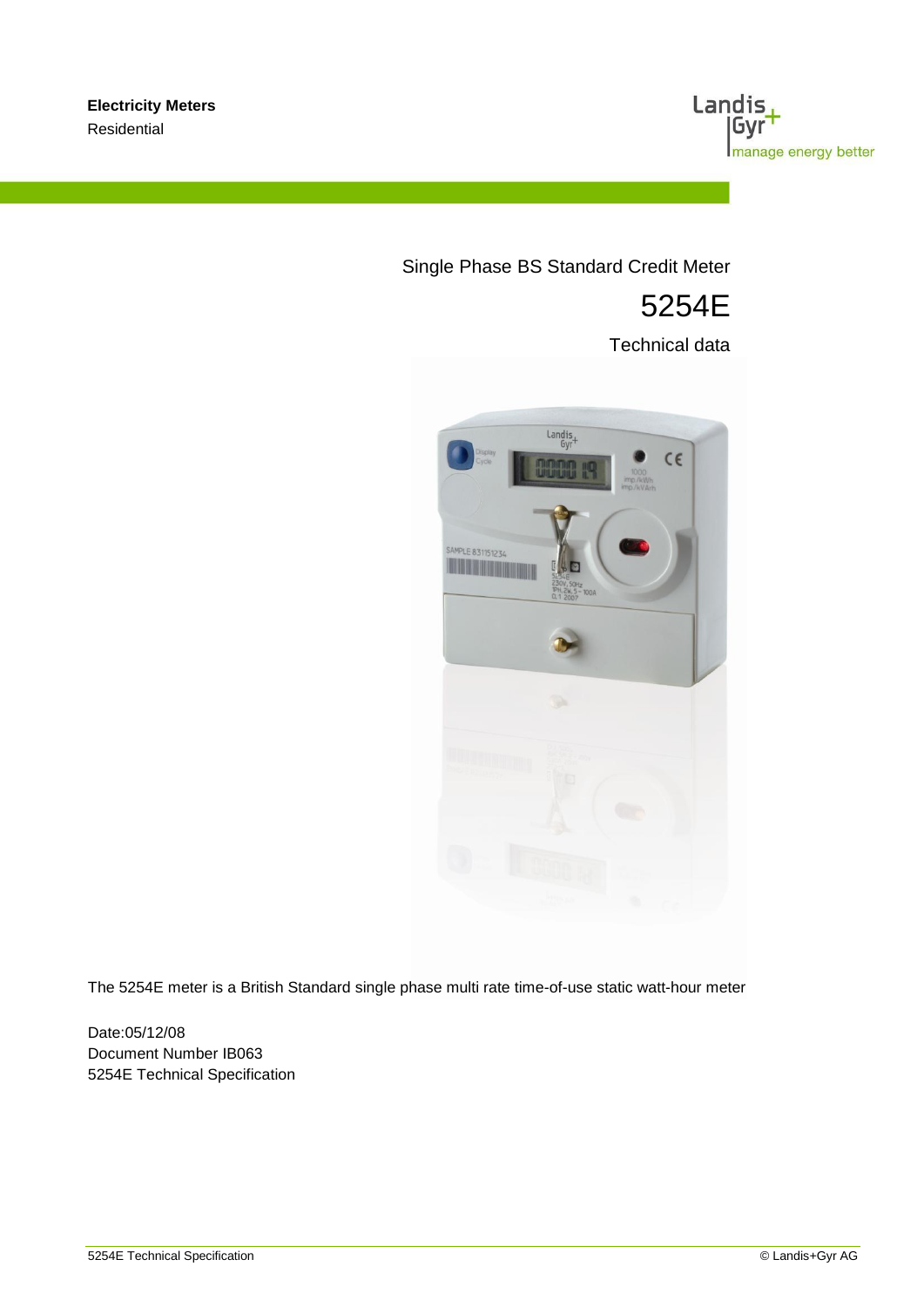# **5254E** Technical Specifications

| General                            |                                          |
|------------------------------------|------------------------------------------|
| <b>Voltage</b>                     |                                          |
| Nominal Voltage Un                 | 220-240V                                 |
| Voltage Range                      | 80-115%Un                                |
| Voltage Withstand                  | 415V Continuous                          |
| <b>Frequency</b>                   |                                          |
| <b>Nominal Frequency</b>           | 50Hz                                     |
| <b>Frequency Variation</b>         | $+/- 2%$                                 |
|                                    |                                          |
| <b>IEC-Specific Data</b>           |                                          |
| <b>Current</b>                     |                                          |
| <b>Base Current</b>                |                                          |
| <b>Direct Connection Ib</b>        | 20A                                      |
| <b>Current Max</b>                 |                                          |
| Imax                               | 100A                                     |
| <b>Measurement Accuracy</b>        |                                          |
| <b>Measuring Accuracy</b>          |                                          |
|                                    | IEC 62053-21 Class 1 or 2                |
|                                    |                                          |
| <b>Measurement Behaviour</b>       |                                          |
| <b>Starting Current</b>            |                                          |
| IEC                                | Class 1 0.4% of Ib<br>Class 2 0.5% of Ib |
| Max Measuring Range                |                                          |
|                                    | 80mA up to 100A                          |
| <b>Approvals</b>                   |                                          |
| Quality                            |                                          |
|                                    | Manufactured to IS) 9001:1994            |
| <b>OFGEM Approval Number</b>       |                                          |
|                                    | 1013                                     |
| <b>Certified Life</b>              |                                          |
|                                    | 20 Years                                 |
| <b>General</b>                     |                                          |
| <b>Operating Behaviour</b>         |                                          |
| Voltage Interruptions (Power Down) |                                          |
| Blocking of inputs and outputs     | Immediate                                |
| Standby Operation for              | 0.15s                                    |
| Data Storage after                 | 0.15s                                    |
| Switch Off                         | after approx 0.15s                       |
|                                    |                                          |
| Voltage Restoration (Power Up)     |                                          |

| <b>Function Standby</b><br>(depending on duration of failue)                                                        | $<$ 5s                                    |
|---------------------------------------------------------------------------------------------------------------------|-------------------------------------------|
| Detection of energy direction and phase<br>voltage                                                                  | <5s                                       |
| <b>Power Supply Quality</b>                                                                                         |                                           |
| The meter complies with EN63052-11 Section 7.1.1<br>Voltage range and 7.1.2 Voltage dips and short<br>interruptions |                                           |
| <b>Power Consumption</b>                                                                                            |                                           |
| <b>Voltage Circuit</b>                                                                                              |                                           |
|                                                                                                                     | $<$ 5W                                    |
|                                                                                                                     | $<$ 25 $VA$                               |
| <b>Current Circuit</b>                                                                                              | $<$ 4 $VA$                                |
| <b>Environmental Influences</b>                                                                                     |                                           |
| <b>Temperature Test</b>                                                                                             | IEC62053-21, IEC62053-23                  |
| <b>Temperature Range</b>                                                                                            |                                           |
| Operation                                                                                                           | -10°C to +45°C                            |
| <b>Power Measurement Range</b>                                                                                      | -20 $^{\circ}$ C to +55 $^{\circ}$ C      |
| Storage                                                                                                             | -25 $^{\circ}$ C to +70 $^{\circ}$ C      |
| This complies with EN 62052-11:2003 section 6.1                                                                     |                                           |
| <b>Temperature Coefficient</b>                                                                                      |                                           |
| Range                                                                                                               | From -10 $^{\circ}$ C to +45 $^{\circ}$ C |
| Typical mean value                                                                                                  | $\pm 0.015\%$ per K                       |
| $cos\varphi = 1$ (from Imin to Imax)                                                                                | ±0.05% per K                              |
| $cos\varphi=0.5$ (from Itr to Imax)                                                                                 | ±0.07% per K                              |
| Impermeability to IEC 60529                                                                                         | <b>IP51</b>                               |
| <b>Shock Test</b>                                                                                                   | BS EN60068-2-27                           |
| <b>Electromagnetic Compatibility</b>                                                                                |                                           |
| <b>Electrostatic Discharges</b>                                                                                     | to IEC 610000-4-2                         |
| <b>Contact Discharges</b>                                                                                           | 8kV                                       |
| Air Discharges                                                                                                      | 15kV                                      |
| <b>Electromagnetic RF Fields</b>                                                                                    | to IEC 610000-4-3                         |
| 80 MHz to 2 GHz                                                                                                     | at least 10V/m                            |
| Radio Interference suppression to IEC/CISPR 22                                                                      |                                           |
|                                                                                                                     | Class B                                   |
| <b>Fast Transient Burst Test</b>                                                                                    | to IEC 610000-4-4                         |
| With basic current lb:                                                                                              |                                           |
| For current and voltage circuits<br>For auxiliary circuits >40V                                                     | 4kV<br>4kV                                |
| With open current circuit                                                                                           |                                           |
| for voltage and current circuits                                                                                    | 4kV                                       |
|                                                                                                                     |                                           |
| <b>Fast Transient Surge Test</b>                                                                                    | to IEC 610000-4-5                         |
| Impulse Voltage                                                                                                     | 4kV                                       |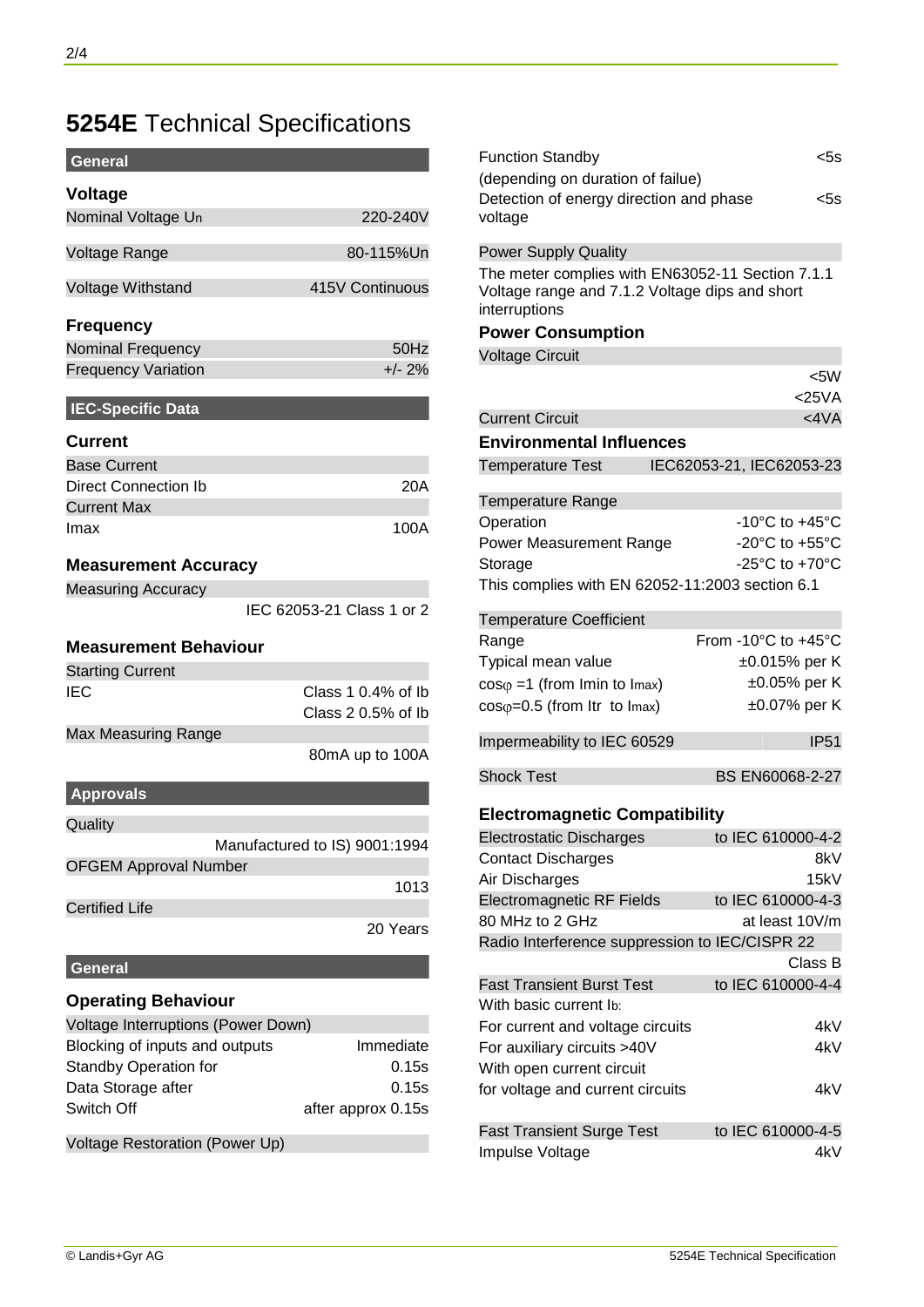| Impedance of source                | $2\Omega$          |
|------------------------------------|--------------------|
| Rise/Decay time of impulse voltage | $1.2\mu s/50\mu s$ |
| Rise/Decay time of impulse voltage | $8\mu s/50\mu s$   |

### **Insulation Strength**

| <b>Insulation Strength</b>         | 4.4kV at 50Hz for 80 seconds |
|------------------------------------|------------------------------|
| Impulse Voltage Strength           | to IEC62053-11               |
| Impulse Voltage                    | 6kV                          |
| Impedance of source                | $500\Omega$                  |
| Rise/Decay time of impulse voltage | $1.2\mu s/50\mu s$           |

| Protection Class II to IEC626050-131 | 112                       |
|--------------------------------------|---------------------------|
| <b>Display</b>                       |                           |
| Characteristics                      |                           |
| <b>Type</b>                          | I CD                      |
| Digit size                           | 7mm                       |
| Number of Digits                     | 6 significant numbers 2dp |

### **Communication interfaces**

| <b>Optical Interface</b> |                                  |
|--------------------------|----------------------------------|
| Type                     | Serial, bi-directional interface |
| Protocol                 | IEC62056-21                      |

#### **Case Material**

Base, Top Cover and Terminal Cover Flame retardant and UV stabilised polycarbonate

# **Weight and Dimensions**

| Weight                                |                 |
|---------------------------------------|-----------------|
| Standard                              | 400g            |
| <b>Dimensions</b>                     |                 |
| Width                                 | $125$ mm        |
| Height                                | $117 \text{mm}$ |
| Depth                                 | 45.5mm          |
| Height (with extended terminal cover) | 148mm           |
|                                       |                 |
| Tarminal Nataile                      |                 |

| Terminal Details |               |
|------------------|---------------|
| Arrangement      | <b>BS5685</b> |
| Size             | 6mm diameter  |

#### **Connections**

Standard layout and dimensions

# **Dimensions**